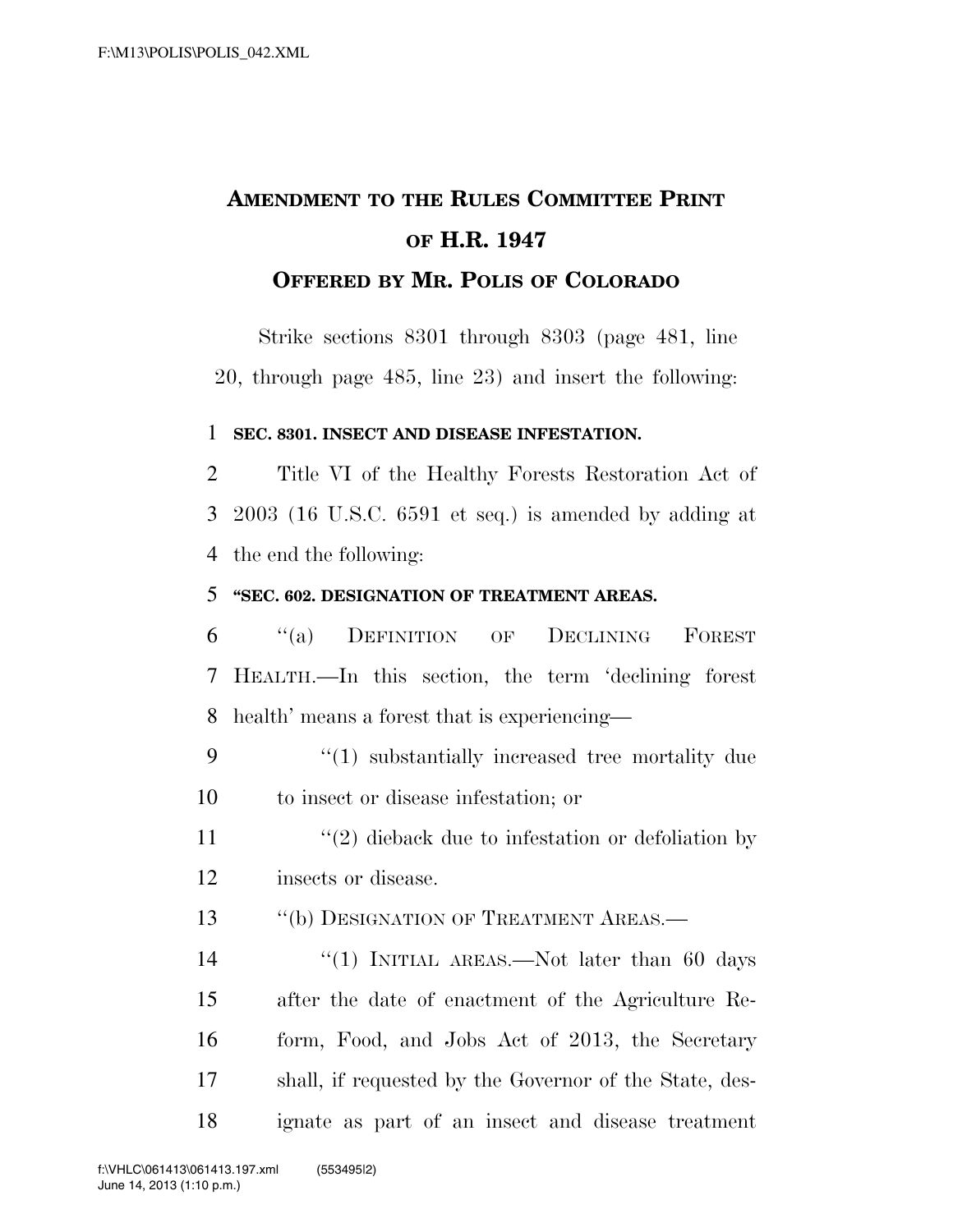program 1 or more subwatersheds (sixth-level hydro- logic units, according to the System of Hydrologic Unit Codes of the United States Geological Survey) in at least 1 national forest in each State that is ex- periencing an insect or disease epidemic. ''(2) ADDITIONAL AREAS.—After the end of the 60-day period described in paragraph (1), the Sec- retary may designate additional subwatersheds under this section as needed to address insect or dis- ease threats. 11 "(c) REQUIREMENTS.—To be designated a subwater- shed under subsection (b), the subwatershed shall be— ''(1) experiencing declining forest health, based on annual forest health surveys conducted by the Secretary; ''(2) at risk of experiencing substantially in- creased tree mortality over the next 15 years due to insect or disease infestation, based on the most re- cent National Insect and Disease Risk Map pub- lished by the Forest Service; or 21 ''(3) in an area in which the risk of hazard trees poses an imminent risk to public infrastruc- ture, health, or safety. 24 "(d) TREATMENT OF AREAS.—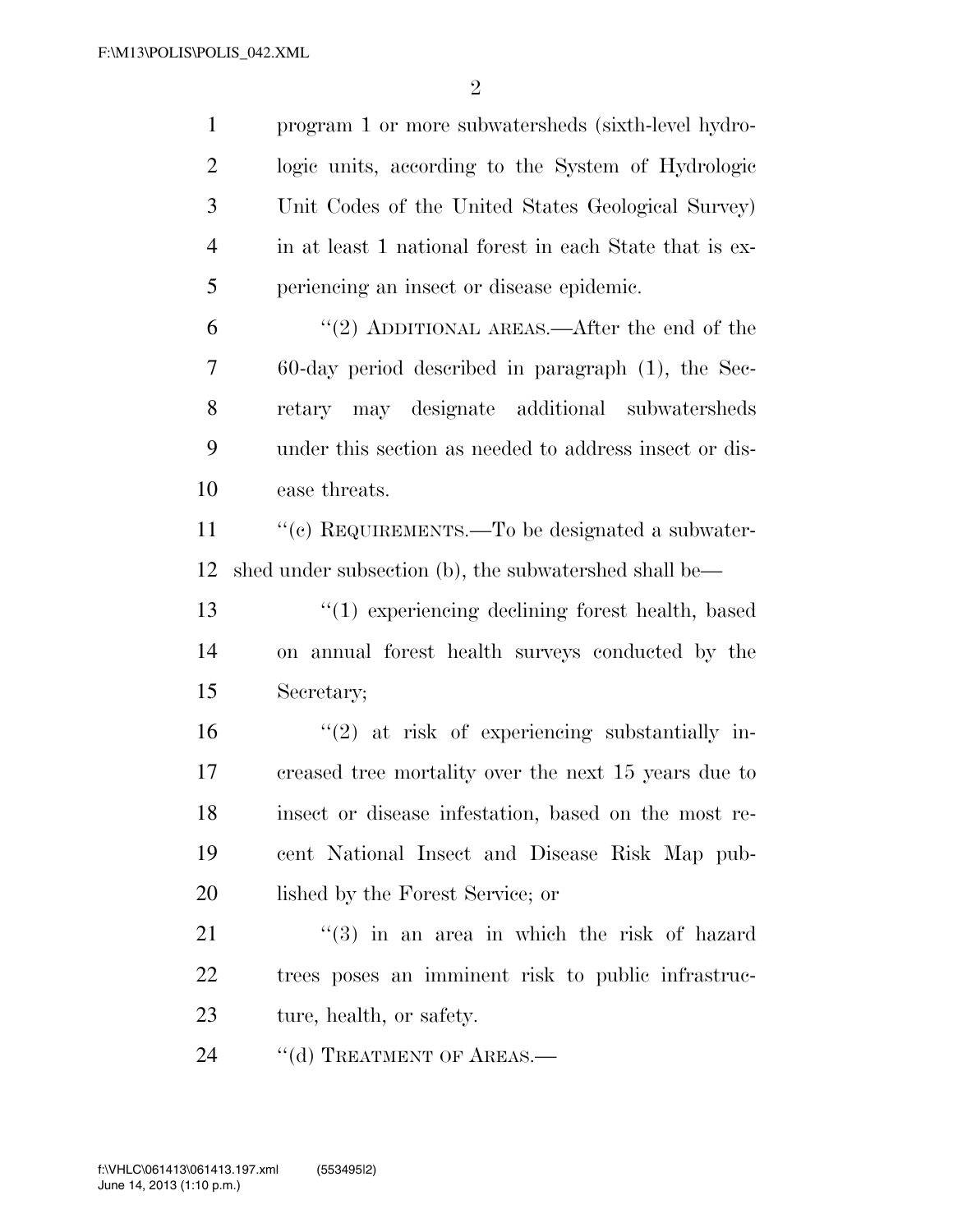1 "(1) IN GENERAL.—The Secretary may carry out priority projects on Federal land in the sub- watersheds designated under subsection (b) to re- duce the risk or extent of, or increase the resilience to, insect or disease infestation in the subwater- sheds. 7 "(2) AUTHORITY.—Any project under para- graph (1) for which a public notice to initiate scoping is issued on or before September 30, 2018, may be carried out in accordance with subsections

 (b), (c), and (d) of section 102, and sections 104, 105, and 106.

13 ''(3) EFFECT.—Projects carried out under this subsection shall be considered authorized hazardous fuel reduction projects for purposes of the authori-ties described in paragraph (2).

17 ''(4) REPORT.—Not later than September 30, 2018, the Secretary shall issue a report on actions taken to carry out this subsection, including—

20  $\langle (A)$  an evaluation of the progress towards project goals; and

22 "'(B) recommendations for modifications to the projects and management treatments.

 ''(e) TREE RETENTION.—The Secretary shall carry out projects under subsection (d) in a manner that maxi